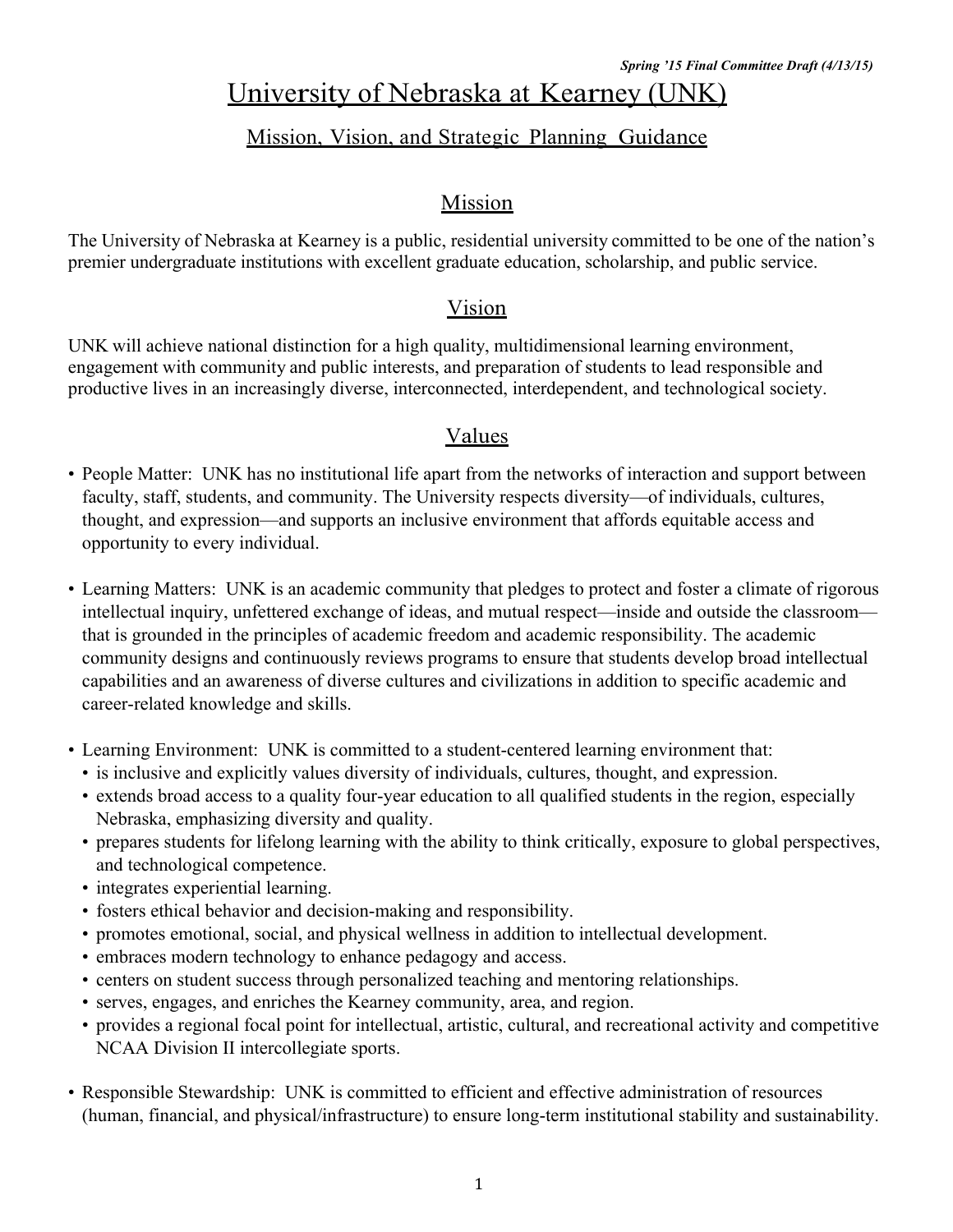### Mission Imperatives

UNK is an exemplary public university that serves Nebraska by:

- meeting citizens' educational needs.
- adhering to policies of accrediting and governing agencies.
- being accountable to stakeholders for the quality of its work and for good stewardship of its resources.
- engaging in research, service, and outreach activities that apply university expertise to public needs.
- renewing curriculum, pedagogy, and activities with advice from internal and external constituencies.
- recruiting, challenging, nurturing, and retaining a diverse student body.
- recruiting and mentoring qualified diverse faculty and staff.
- building bridges to the community and state through athletic, cultural, and educational events.

UNK is an exemplary residential university that provides:

- a holistic approach to student development manifested in a progressive academic curriculum and a wide array of personal growth opportunities outside the classroom.
- residence halls and academic buildings that are well suited to student success and achievement.
- modern, well maintained and secure living and dining accommodations, sports and recreational facilities, and campus grounds.
- programs and services designed to involve those who live on or off campus in campus life.
- deliberate interaction with the surrounding community, capitalizing on location advantages to enhance learning opportunities for students.

UNK provides quality undergraduate education by means of:

- a curriculum that provides solid grounding for students in the liberal arts and sciences while also enabling them to specialize and prepare for careers.
- high quality academic programs that attract top students and draw faculty from centers of scholarship nationwide and worldwide.
- a well-qualified faculty/staff/student community whose diversity is itself an educational resource.
- student services that foster academic success, involvement in campus life, and progress toward graduation.
- a culture that supports opportunities for international experiences and studies.
- a commitment to learning with plentiful opportunities for students to engage in research with professors.
- a modern instructional and information technology infrastructure that promotes online instruction as a complement to on-site teaching.
- processes to assess student learning and to adjust programs in light of that appraisal.

UNK provides quality graduate programs that:

- build on areas of undergraduate strength.
- familiarize students with trends and developments in their disciplines.
- respond to public need and demand.
- mentor students to contribute to their disciplines and apply knowledge to issues in society.
- help students develop research skills.

UNK values and supports faculty research and creative activity that:

- advances academic disciplines and addresses public needs.
- enhances teaching and professional development.
- involves mentoring and collaboration with students.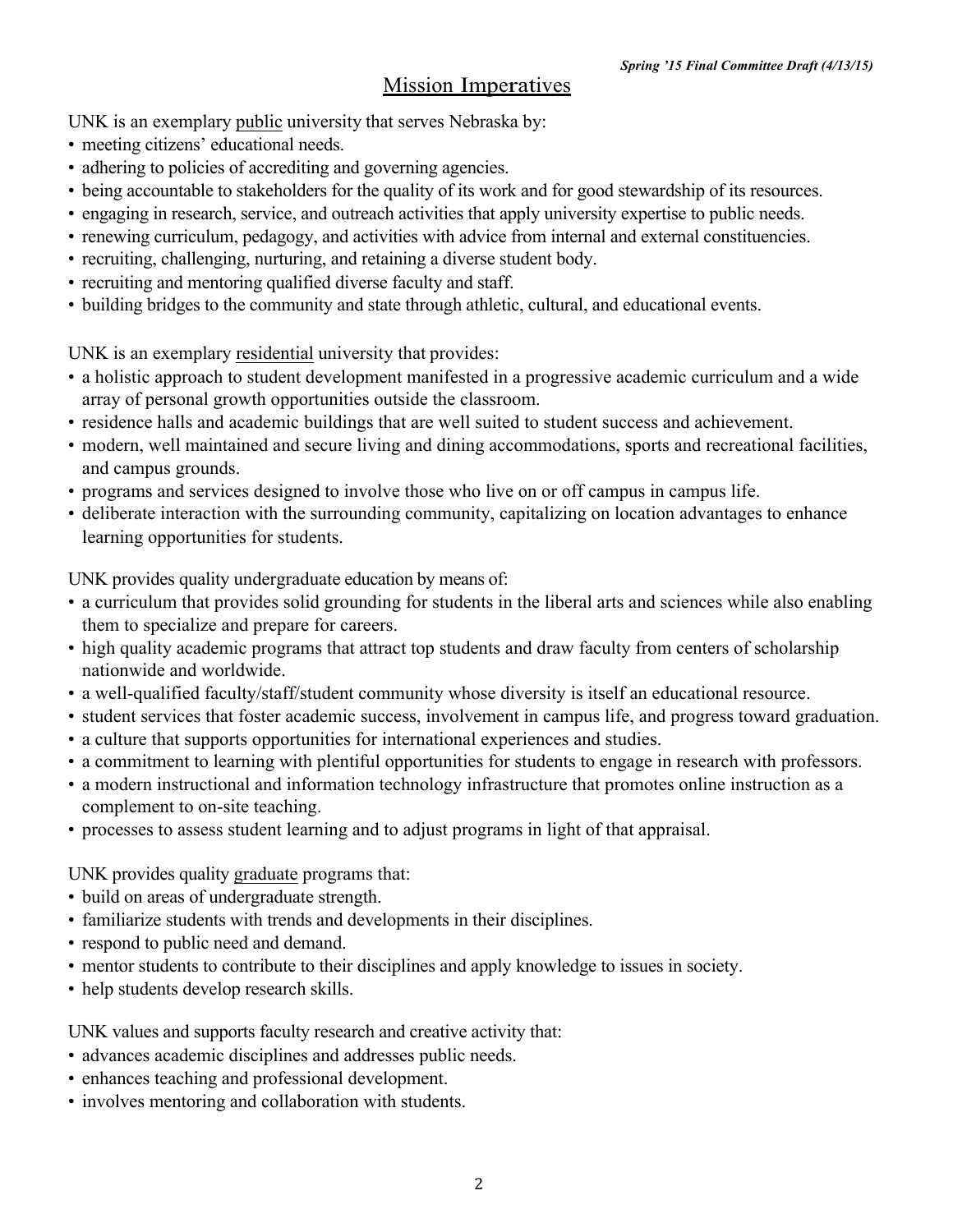# Envisioned Outcomes

- We will graduate persons who know the accomplishments of civilizations, who value disciplined thought, and who are prepared for productive careers, further education, and responsible citizenship.
- We will advance state and community interests by applying university educational programs and other expertise to meet public needs.

# Strategic Goals and Strategies

In light of UNK's mission, vision, values, imperatives, and envisioned outcomes, and present and foreseeable circumstances, five campus-wide goals have been established. Strategies for each goal provide campus units with coherent priorities to guide implementation planning.

### **Goal 1: Academic Quality**

Faculty and staff will ensure ongoing review and continuous improvement of the curriculum and scholarship across all academic programs on campus.

### **Strategies:**

- 1A. All academic programs and units on campus will undergo continuous review characterized by systematic planning, collection and analysis of data, and evaluation.
- 1B. Create a formal framework that validates an extended independent, yet faculty guided, experiential learning activity—a central theme of the set of student competencies upon graduation from UNK.
- 1C. Seek collaborative opportunities as appropriate with other campuses, government agencies, and the private sector and expand online education to enhance student opportunities.
- 1D. Provide appropriate and reasonable support for faculty to pursue a meaningful agenda of scholarly activity; one of professional satisfaction and distinct benefit to students and society.

### **Goal 2: Access and Success**

Recruit and enhance support for student success.

### **Strategies:**

- 2A. Enhance recruitment and retention of a quality, diverse student body through holistic enrollment management.
- 2B. Implement best practices and policies to promote student success and timely degree completion.
- 2C. Implement effective comprehensive academic and career advising, utilizing mentors where possible.
- 2D. Enhance global engagement and student engagement with fellow students and community.